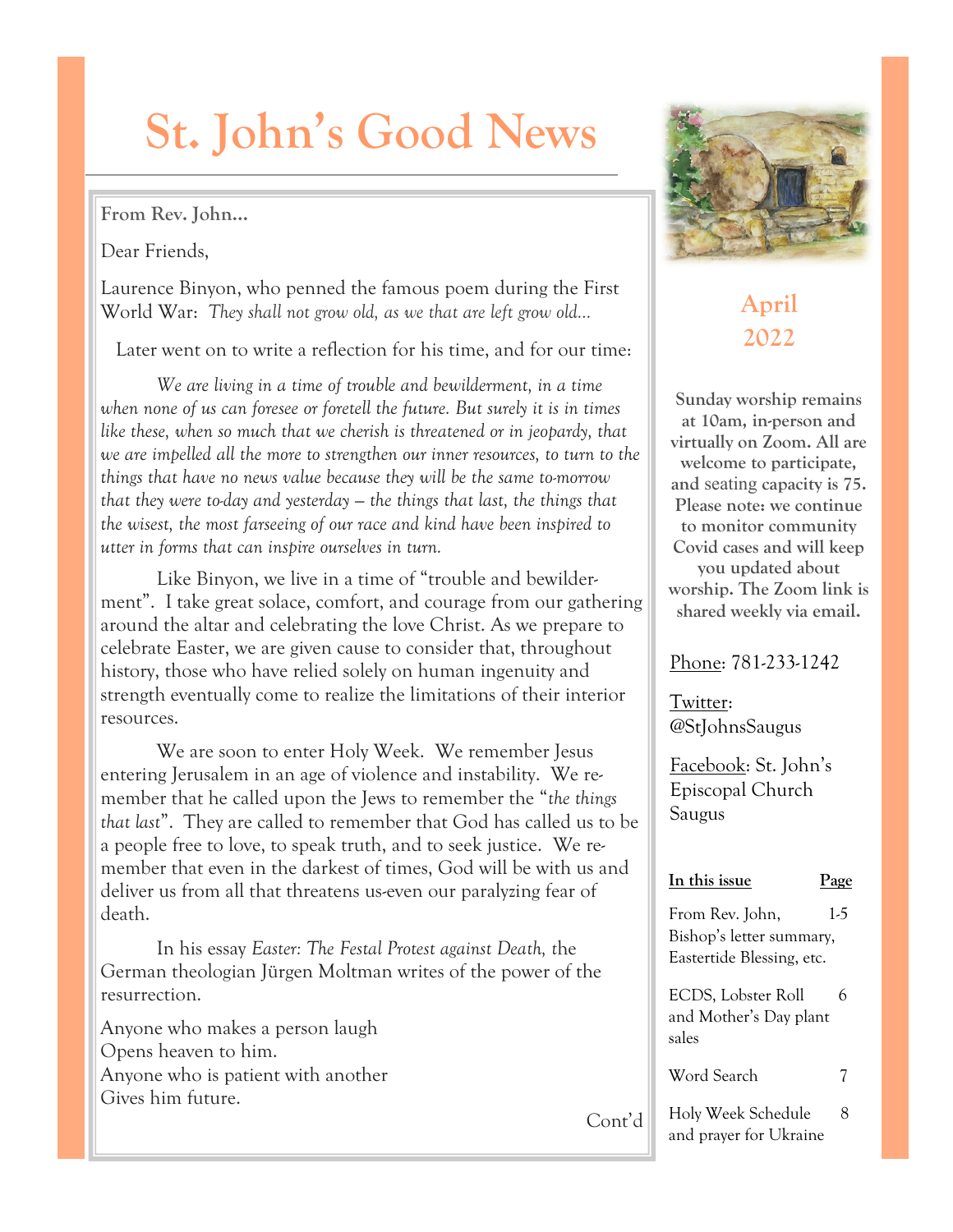#### **Page 2**

#### Cont'd

Anyone who accepts a person As he himself is accepted by Christ Loosens his tongue for life's hymn of praise.

Let us go out from our customs and our habits And learn to hope from the Bible. Let us go out And cross the frontiers So that we may infect life with hope. Let us ignore the barriers, And look only to the One who breaks them down.

He is risen. Jesus is risen indeed. Blessed be the Lord for ever and ever.

Peace, John+

~ Jürgen Moltman

~ ~ ~ ~ ~ ~ ~ ~ ~ ~

March 23, 2022

Dear People of the Diocese of Massachusetts,

We continue to grieve the brutal military attack by Russia on the sovereign nation of Ukraine, now four weeks underway. Daily scenes of attacks on medical facilities, civilian domiciles, and even upon those fleeing Ukraine via attempted humanitarian corridors, have left us all feeling horrified, angry, and helpless.

Your bishops joined with our colleague bishops of The Episcopal Church, gathered together for a meeting of the House of Bishops at Camp Allen in Texas, in issuing a statement about the war in Ukraine. We decry the actions by Russia as "a fundamental violation of the rights and dignity rightly accorded all people, and a flagrant breach of international norms."

We call upon leaders of the nations to work for an immediate end to this unjustifiable carnage. We pray for God's protection and defense of those who remain in the path of warfare, and those who have been displaced. We pray also for the protection of those who have risked their own safety to speak out against the war in places where such prophetic posture is dangerous. We pray that all refugees be received with compassionate and equal treatment and dignity.

The full statement from the House of Bishops may be found (see entire letter at diomass.org).

In the Diocese of Massachusetts, prayers for the cessation of war in Ukraine have been earnestly lifted at prayer vigils and other events in congregations across our diocese. **We urge continued**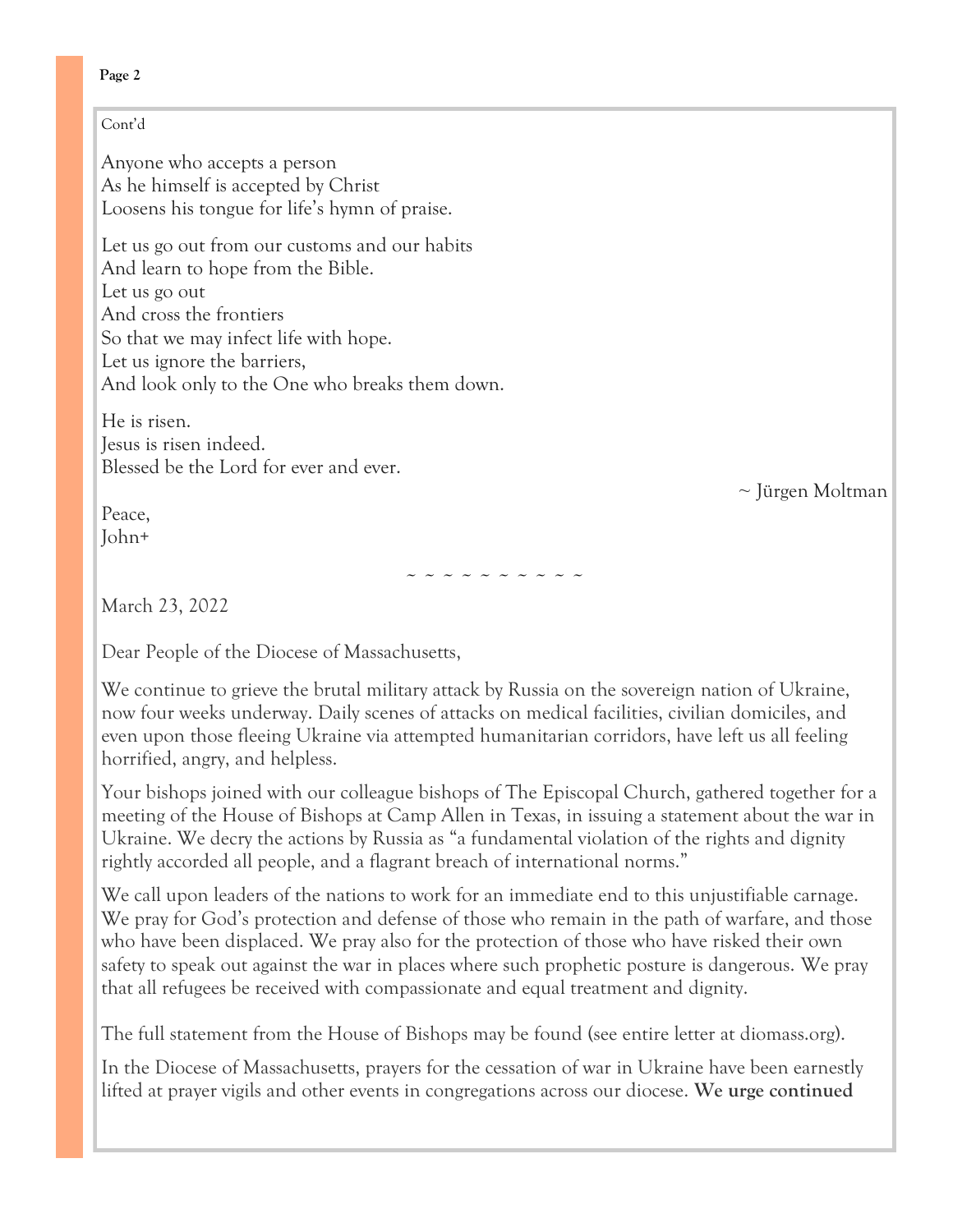**prayers by every Episcopalian and at every worship service in our churches.** Such prayer is our bounden duty, and is itself no small thing.

Additionally, we urge sacrificial support from all our members and congregations for humanitarian relief efforts in response to the Ukraine crisis. Episcopal Relief & Development is working with the Convocation of Episcopal Churches in Europe, the Anglican Diocese of Europe, and numerous ecumenical partners to reach refugees in Poland, Romania, Hungary, and Slovakia. Financial contributions provide direct support to equip local agents with the specific forms of emergency assistance needed.

**We call upon all congregations in the Diocese of Massachusetts to conduct in-gatherings for the Ukraine Crisis Response Fund of Episcopal Relief & Development on one or both of two upcoming Sundays, April 3 and April 10.**

Detailed information on that fund is available (see diomass.org). Resources for announcements, bulletin inserts, and links for direct online giving are all available at that site. We join all of you in praying, giving, and laboring for the furtherance of God's Peaceable Realm here and now, in the world God has given us.

Faithfully and fondly,

The Rt. Rev. Alan M. Gates, Bishop Diocesan The Rt. Rev. Gayle E. Harris, Bishop Suffragan

#### **A Collect for Peace**

(Bishop Mark Edington; alt.)

God of timelessness: from chaos and disorder you brought forth the beauty of creation; from the chaos of war and violence bring forth the beauty of peace.

In your mercy,

#### **Hear us and help us, O God**

God of compassion:

 You saw the humanity of the outcast and the stranger; help us to see the evils of our hatreds and suspicions and to turn them into the embrace of your Beloved Community.

In your mercy,

#### **Hear us and help us, O God**

God of peace:

 Through your love on the cross you overcame the power of violence and death; turn us away from the love of power that we may transform a warring world through the power of your love.

In your mercy,

#### **Hear us and help us, Lord.**

These things we pray in the Name of the Prince of Peace, our Savior Jesus Christ. **Amen**.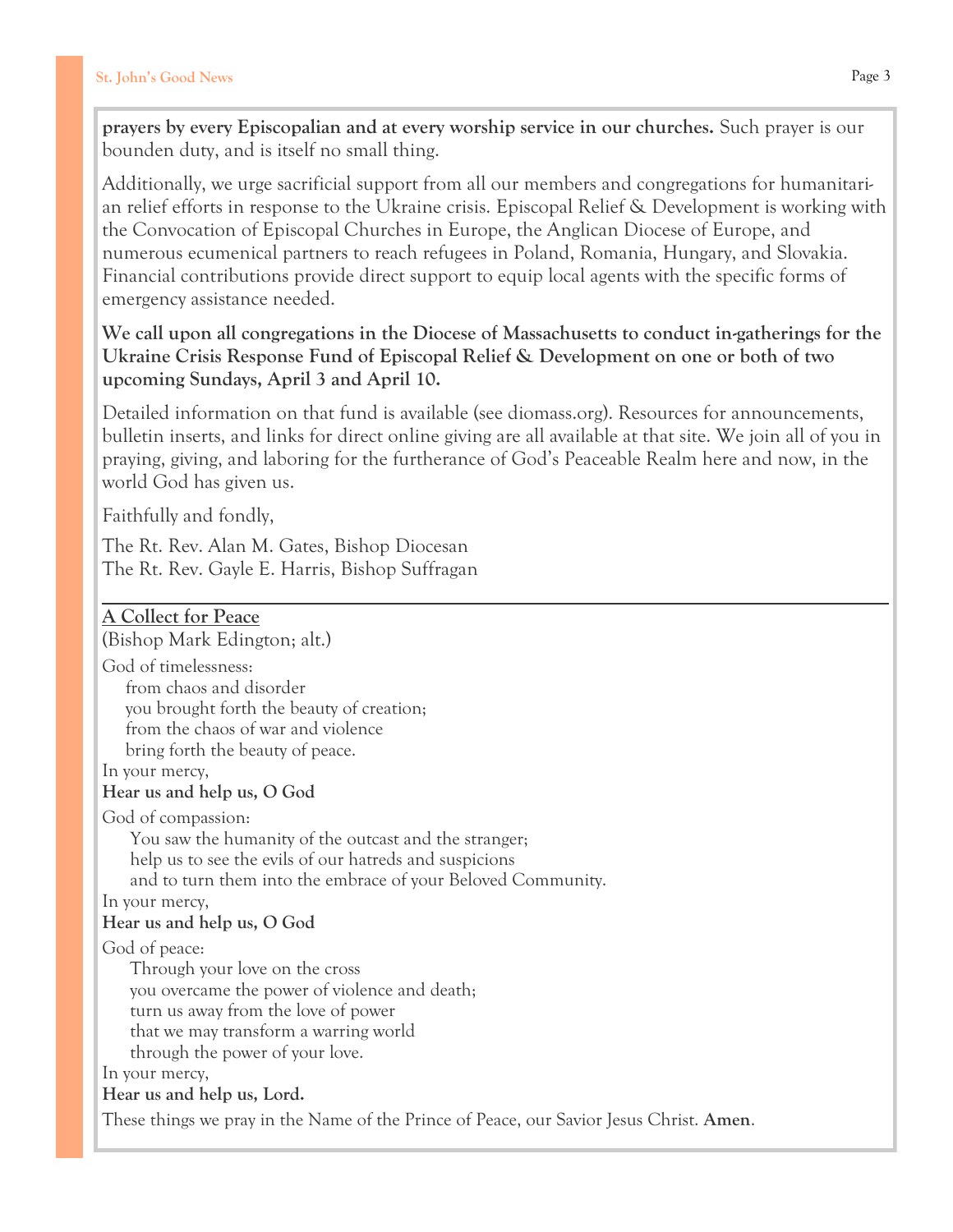#### **Page 4**

#### **Prayer for Eastertide by William Sloan Coffin**

O God, whose mercy is ever faithful and ever sure, who art our refuge and our strength in time of trouble, visit us, we beseech thee-for we are a people in trouble.

 We need a hope that is made wise by experience and is undaunted by disappointment. We need an anxiety about the future that shows us new ways to look at new things but does not unnerve us. As a people, we need to remember that our influence was greatest when our power was weakest. Most of all, we need to turn to thee, O God, and to our crucified Lord, for only his humility and his strength can heal and free us.

 O God, be thou our sole strength in time of trouble. In the midst of anxiety, grant us the grace to count our blessings-the simple ones: health, food, sleep, one another, a spring that is bursting out all over, a nation which, despite all, has so much to offer so many.

 And grant us grace to count our more complicated blessings; our failures, which teach us so much more than success; our lack of money, which points to the only truly renewable resources, the resources of the spirit; our lace of health, yea, even the knowledge of death, for until we learn that life is limitation, we are surely as formless and as shallow as a stream without its banks.

 Send us forth into a new week with a gladsome mind, free and joyful in the spirit of Jesus Christ. **Amen.**

### **Palm Sunday**

~ ~ ~ ~ ~ ~ ~ ~ ~ ~ ~

**The Liturgy of the Palms** [Mark 11:1-11](http://www.lectionarypage.net/YearB_RCL/HolyWeek/BPalmSun_RCL.html#GOSPEL)

#### **The Liturgy of the Word**

[Isaiah 50:4-9a](http://www.lectionarypage.net/YearB_RCL/HolyWeek/BPalmSun_RCL.html#OLDTEST) [Psalm 31:9-16](http://www.lectionarypage.net/YearB_RCL/HolyWeek/BPalmSun_RCL.html#PSALM2) [Philippians 2:5-11](http://www.lectionarypage.net/YearB_RCL/HolyWeek/BPalmSun_RCL.html#EPISTLE) [Mark 14:1-15:47](http://www.lectionarypage.net/YearB_RCL/HolyWeek/BPalmSun_RCL.html#GOSPEL2)

**Palm Sunday**, or Sunday of the Passion service follows the Ash Wednesday service in the Book of Common Prayer, beginning on page 270.

This Sunday recalls Jesus' triumphal arrival in the city of Jerusalem, where he is heralded as a king. This scripture is found in Matthew 21:1-11, Mark 11:1-11a, and Luke 19:29-40. It describes Jesus riding on a donkey, palm branches, and garments of clothing being laid out in front of him. For this reason, some congregations may use a donkey as part of their procession. Shouts of Hosanna are heard throughout the crowd. Hosanna means "save, pray". Christian usage has come through the Greek Bible, giving it the form ὡσαννά, *hōsanná*.

In liturgical context, it refers to a shout of praise and worship and adoration or referring to a cry expressing an appeal for divine help. It appears in numerous verses including in "Hosanna;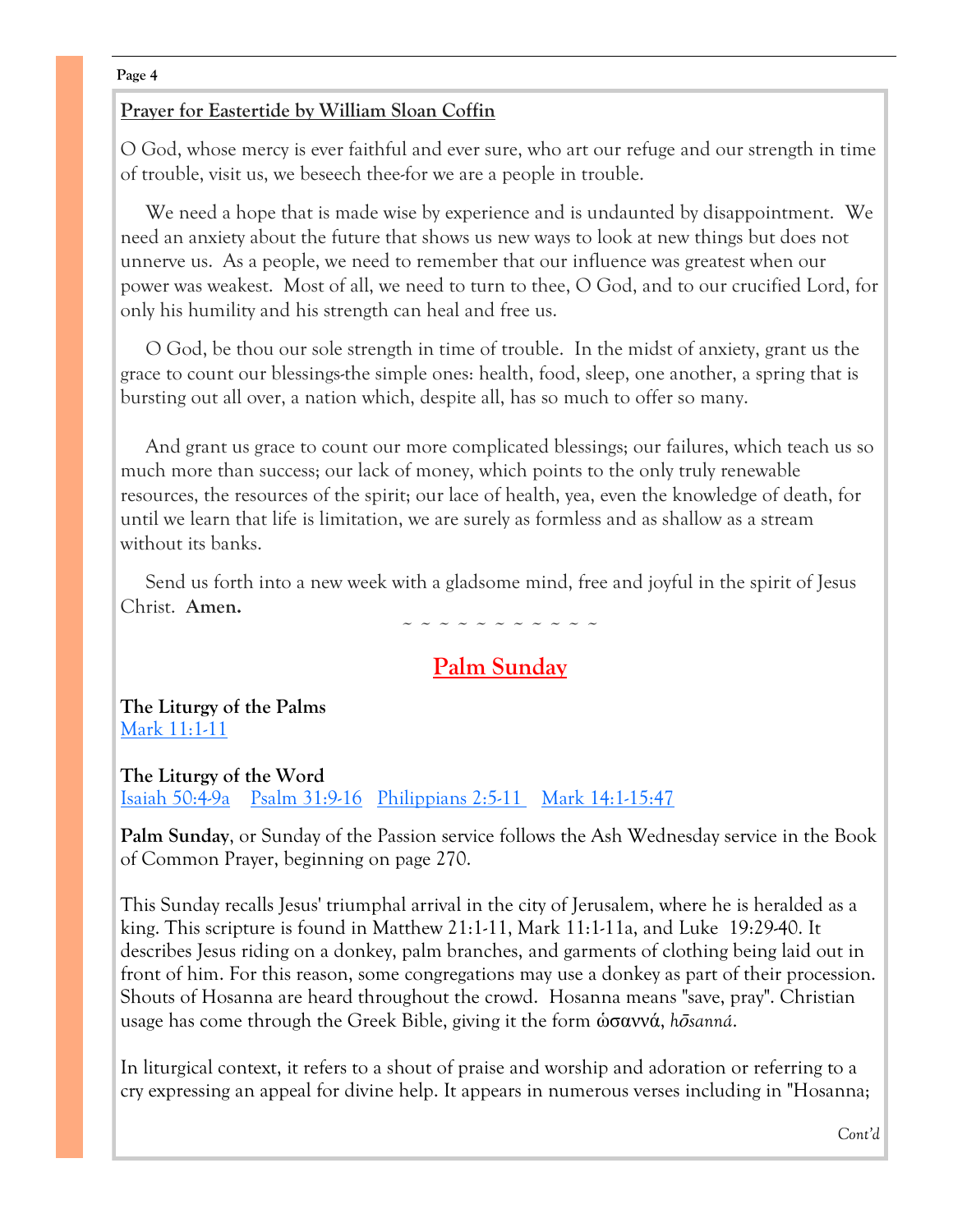blessed is the one who comes in the name of the Lord" ([Mark 11.9\),](http://bibref.hebtools.com/?book=%20Mark&verse=11.9&src=!) "hosanna in the highest" [\(Mark 11.10\);](http://bibref.hebtools.com/?book=%20Mark&verse=11.10&src=!) "hosanna to the Son of David" ([Matt 21:9\),](http://bibref.hebtools.com/?book=%20Matt&verse=21:9&src=!) "help" or "save, I pray."

Most all use palm branches in some form during the service, either as a flower arrangement, actual palm branches strewn on the floor or carried by members of the congregation, or palm crosses. The rubrics (instructions found in the Book of Common Prayer) indicate that the congregation may gather at a place apart from the church, so that all may go into the church in procession.

But the mood of the service takes a turn at the Gospel readings, announced as The Passion of our Lord Jesus Christ. These readings, taken either from: Matthew 26:36-27:54 (55-66) or 17:1-54 (55-66; Mark 14:32-15:39 (40-47) or 15:1-39 (40-47); Luke 22:39-23:49 (50-56) or 23:1-49 (50-56).

The readings begin where Jesus went with his disciples to a place called Gethsemane. We hear how Jesus went to pray but the disciples were too tired to keep watch. It is from this portion of scripture, many congregations will hold prayer vigils during some portion of the three days leading up to Easter - Maundy Thursday, Good Friday, or Holy Saturday and Easter Eve - called the Paschal Triduum.

Scripture then describes Jesus' arrest, his appearance before the Sanhedrin, (the supreme court of Jewish chief priests and elders), Peter's denial of knowing Jesus, Judas hanging himself (not found in all Gospel readings), Jesus before Pilate, Soldiers mocking Jesus, the crucifixion of Jesus, and Jesus' death.

Palm Sunday is sometimes called the Sunday of the Passion because of Lord's triumphal entry into Jerusalem marked the beginning of His great and final humiliation--His suffering and death on the cross to atone for the sins of the world.

#### **Book Recommendation**

*Bound and Free* by Douglass John Hall

In our largely secular, postmodern environment, theology perhaps appears quaint and archaic. Yet Never has a thinking faith been more vital than today, says Douglas John Hall, when religious pluralism and fundamentalisms abound. Precisely because we live in a post-Christendom era, he asserts, serious religious reflection on the meaning and import of Christian faith is indispensable to renewing a sidelined church, a disoriented society, and ourselves as people of faith. Hall shows how in his fifty years of theological journeying he himself has come to see in theology a personal quest or even compulsion to dive deeply into life's deepest ambiguities, to take on the perplexity and disorientation of one's age, and to struggle to find meaning in the hiddenness of God. Christians around North America have come to depend on Douglas John Hall's writings to keep their faith honest and relevant. Now, in Bound and Free they will find a brief but earnest apology for the theological vocation as well as a personal testimony to a life of grappling with God as glimpsed in doubt, question, and quest.

 $\sim\sim\sim\sim\sim\sim\sim\sim$ 

#### **Page 5**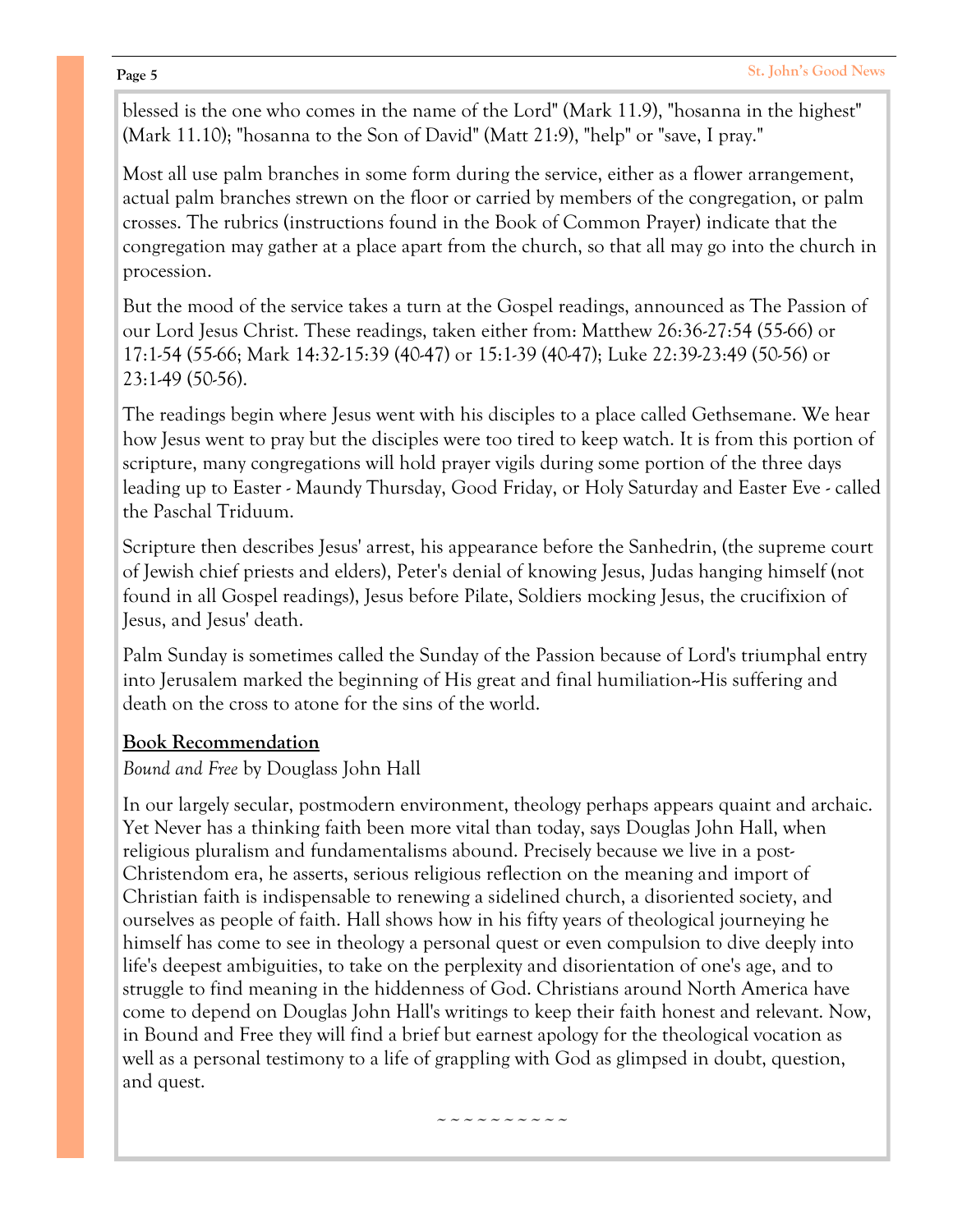#### **Page 6**



## **Every Child Deserves to Smile**

Many thanks to all who have contributed to the March collection of snacks and sweet Easter treats for the children. The items will be collected through the first week in April.

In April we will be collecting books and activities. The age range is infant through late teens. We will also continue to collect non-perishable food items, paper goods and cutlery, toiletries, baby wipes, and diapers (sizes Newborn, 1, 3, & 5 ).

If the *Every Child Deserves to Smile* ministry touches your heart or you would like to learn more about the impact it has on individuals we assist, please let us know! We will be gathering on **April 6, at 9:30am in the Hurll Room.** All are welcome.

Please contact Jeanne Seaboyer 781\*662\*4342 or [jmseaboyer\(at\)gmail\(dot\)com](mailto:jmseaboyer@gmail.com) if you have questions.

~ ~ ~ ~ ~ ~ ~ ~ ~ ~

## **Lobster Roll Sale**

**Friday, April 22nd 7am — Noon**

Due to increased costs, the price is now \$15.00/each — still a bargain! Includes one lobster roll, condiments, bag of chips, and a brownie. Local delivery for orders of **5 or more**. Order deadline: **Tuesday, April 19th**. Email or call the parish office: StJohnsSaugus@gmail.com or 781-233-1242. If you leave a voicemail after regular business hours (Tues.-Fri. 8:30am-1:30pm), be sure to include your name, amount of rolls, and phone number (in case there's a question). **We greatly appreciate your continued support!** 

~ ~ ~ ~ ~ ~ ~ ~ ~ ~

## **Mother's Day Plant Sale**

Mark your calendar for **May 7, 9am — 2pm** and come on down as we once again transform the front lawn into a landscape of color! Select a gorgeous plant for that special lady in your life and don't forget yourself!

Beautiful 4" potted plants & 10" hanging plants from Kane's Flower World in Danvers never disappoint. Helping hands are needed for plant pick up on Friday, May 6 and sale day 8AM-2:30PM. Pricing and order forms for pre-orders will be available April 10. Please contact the church office.

~ ~ ~ ~ ~ ~ ~ ~ ~ ~ ~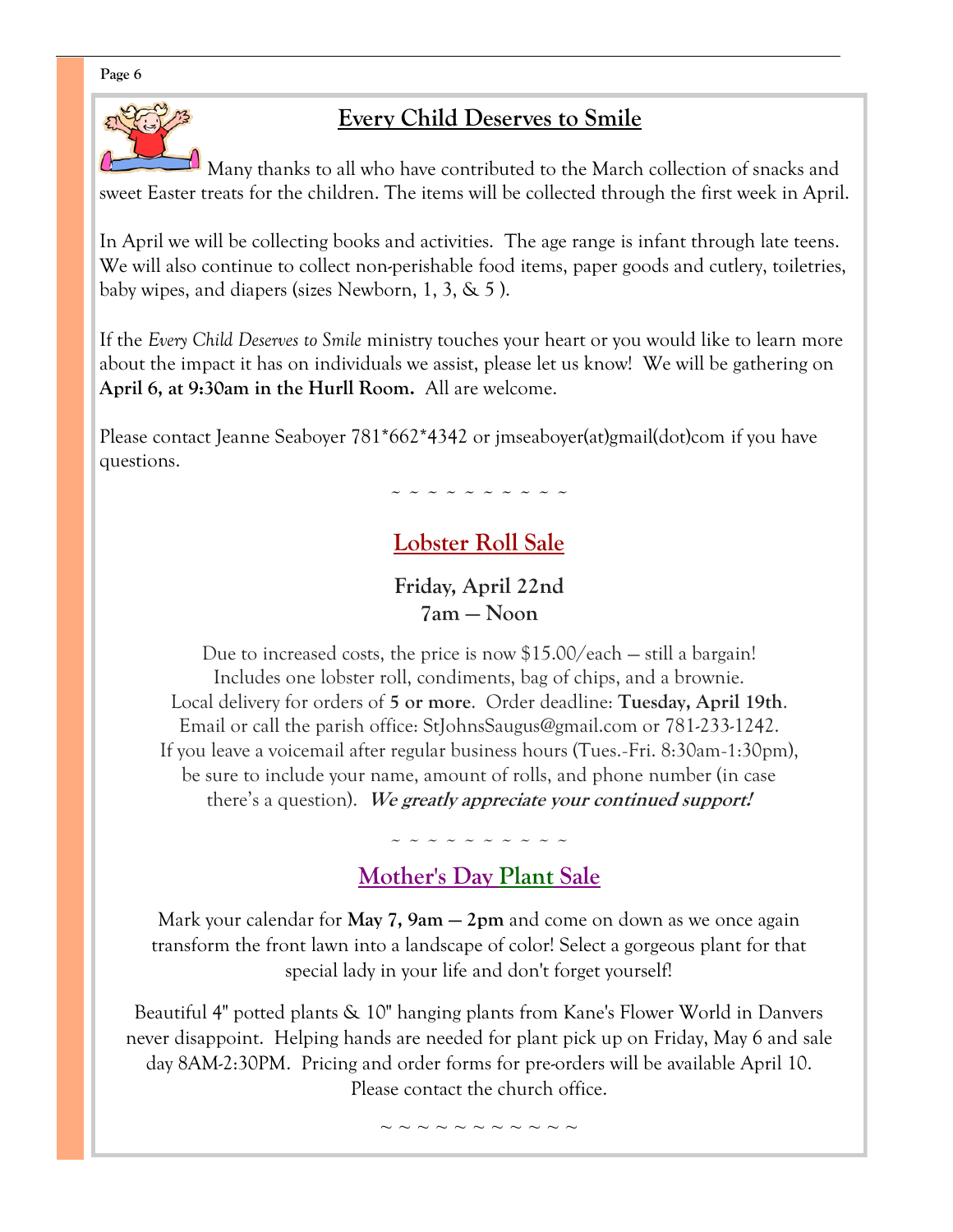|                           | <b>Easter Word Search</b> |                           |                |                  |                  |                           |                           |                  |                           |                          |                  |                           |                  |                           |                |                  |
|---------------------------|---------------------------|---------------------------|----------------|------------------|------------------|---------------------------|---------------------------|------------------|---------------------------|--------------------------|------------------|---------------------------|------------------|---------------------------|----------------|------------------|
| $\mathbf{P}$              | Е                         | K                         | $\overline{J}$ | $\mathbf{A}$     | $\mathcal{C}$    | A                         | $\Gamma$                  | $\mathbf U$      | G                         | $\top$                   | $\mathbf{F}$     | Z                         | $\int$           | U                         | G              | $\mathbf R$      |
| N                         | $\overline{O}$            | R                         | K              | $\mathbf I$      | $\overline{O}$   | $\boldsymbol{\mathrm{F}}$ | $\bf{I}$                  | K                | G                         | $\mathbf M$              | $\mathcal{C}$    | $\mathbf I$               | Q                | $\mathbf S$               | N              | $\mathcal{C}$    |
| $\bigcirc$                | $\mathcal{C}$             | $\mathcal{C}$             | $\mathcal{C}$  | U                | V                | H                         | $\Gamma$                  | S                | G                         | $\int$                   | $\mathbf N$      | U                         | $\mathbf R$      | $\boldsymbol{A}$          | W              | U                |
| D                         | $\overline{O}$            | М                         | E              | H                | E                | Q                         | $\rm I$                   | $\mathbf{P}$     | $\mathbf R$               | $\overline{\phantom{a}}$ | Y                | $\mathbf R$               | E                | $\mathcal{C}$             | Е              | $\overline{O}$   |
| $\mathbf{I}$              | K                         | $\mathbf P$               | N              | $\mathbf N$      | N                | Ε                         | Ε                         | $\boldsymbol{A}$ | E                         | $\Gamma$                 | X                | Z                         | S                | $\mathbf R$               | $\overline{O}$ | G                |
| Ε                         | P                         | S                         | Ε              | K                | $\boldsymbol{A}$ | $\bf{I}$                  | S                         | L                | $\mathbf D$               | $\mathbf T$              | G                | Y                         | U                | I                         | Ζ              | X                |
| $\mathbf R$               | I                         | Z                         | Y              | E                | $\mathbf N$      | $\mathsf{C}$              | $\mathbf T$               | $\mathbf M$      | E                         | М                        | $\int$           | $\boldsymbol{\mathrm{V}}$ | $\mathbf R$      | $\mathbf{F}$              | Ε              | Е                |
| U                         | L                         | B                         | Q              | $\boldsymbol{A}$ | $\mathbf T$      | $\mathbf{J}$              | $\Gamma$                  | S                | E                         | $\rm R$                  | Ε                | $\mathcal{C}$             | $\mathbf R$      | $\bf I$                   | A              | $\rm R$          |
| S                         | A                         | A                         | W              | $\rm R$          | $\rm R$          | $\int$                    | Е                         | Ε                | $\mathbf M$               | G                        | $\mathbf{P}$     | $\mathbf R$               | Ε                | $\mathsf{C}$              | Y              | N                |
| А                         | $\mathbf T$               | I                         | S              | B                | D                | L                         | $\rm K$                   | $\mathbf I$      | E                         | G                        | $\boldsymbol{A}$ | U                         | $\mathcal{C}$    | E                         | S              | D                |
| L                         | Ε                         | $\mathsf{C}$              | $\mathbf M$    | $\bigcirc$       | $\, {\bf P}$     | $\bf I$                   | Z                         | $\mathbf I$      | $\mathbf R$               | A                        | S                | $\mathsf C$               | $\mathbf T$      | $\mathbf M$               | H              | $\mathbf{P}$     |
| $\boldsymbol{\mathrm{E}}$ | Y                         | $\overline{O}$            | B              | $\mathbf I$      | $\boldsymbol{A}$ | $\mathcal{C}$             | $\mathbf D$               | $\mathbf I$      | $\mathbf{P}$              | L                        | S                | $\rm I$                   | $\bf{I}$         | $\mathbf{J}$              | $\rm R$        | $\mathbf F$      |
| $\mathbf M$               | $\mathbf{F}$              | G                         | $\mathcal{C}$  | B                | $\mathbf X$      | $\rm I$                   | $\mathbf I$               | W                | Y                         | $\mathbf I$              | $\mathbf I$      | $\boldsymbol{\mathrm{F}}$ | $\boldsymbol{F}$ | U                         | $\overline{O}$ | $\boldsymbol{F}$ |
| Z                         | N                         | S                         | U              | $\rm P$          | $\mathbf{P}$     | E                         | $\mathbf R$               | $\bigcirc$       | $\boldsymbol{\mathrm{F}}$ | E                        | $\bigcirc$       | Y                         | E                | $\mathbf{F}$              | $\rm V$        | K                |
| D                         | $\mathbf I$               | $\boldsymbol{\mathrm{V}}$ | U              | $\mathcal{C}$    | $\bigcirc$       | $\mathbf I$               | $\boldsymbol{\mathrm{V}}$ | $\mathbf D$      | $\mathbf D$               | E                        | $\mathbf N$      | W                         | $\mathbf D$      | D                         | Ε              | Ε                |
| D                         | $\mathbf{P}$              | Ε                         | L              | G                | $\bigcirc$       | L                         | G                         | $\bigcirc$       | $\mathbf T$               | H                        | $\rm A$          | М                         | $\mathcal{C}$    | $\mathcal{C}$             | G              | $\mathbf{P}$     |
| Z                         | $\boldsymbol{\mathrm{V}}$ | I                         | G              | $\mathbf I$      | $\Gamma$         | $\overline{I}$            | ${\bf P}$                 | $\mathbf T$      | ${\bf P}$                 | $\mathbf R$              | $\mathbf T$      | $\mathbf M$               | $\mathbf I$      | $\boldsymbol{\mathrm{V}}$ | $\overline{Q}$ | U                |

Cenacle ~ Covenant ~ Crucify ~ Disciples ~ Golgotha Jerusalem ~ Lilies ~ Palms ~ Passion ~ Pilate ~ Redeemer Resurrect ~ Sacrifice ~ Shrove ~ Supper ~ Vigil

## *Have a Very Blessed Easter!*

**Officers:** The Rev. John T. Beach, Priest-in-Charge, Brenda Caggiano, Sr. Warden, Daniel Casey, Jr. Warden, Phil Littlehale, Treasurer, Paul Felci, Assistant Treasurer, and Kristina Palazzo, Clerk of the Vestry

**Vestry**: James Brown (2025), Duana 'Dee' LeMay (2024), Sandy Mears (2025), Donna Manoogian (2024), and Kenneth Webber (2023)